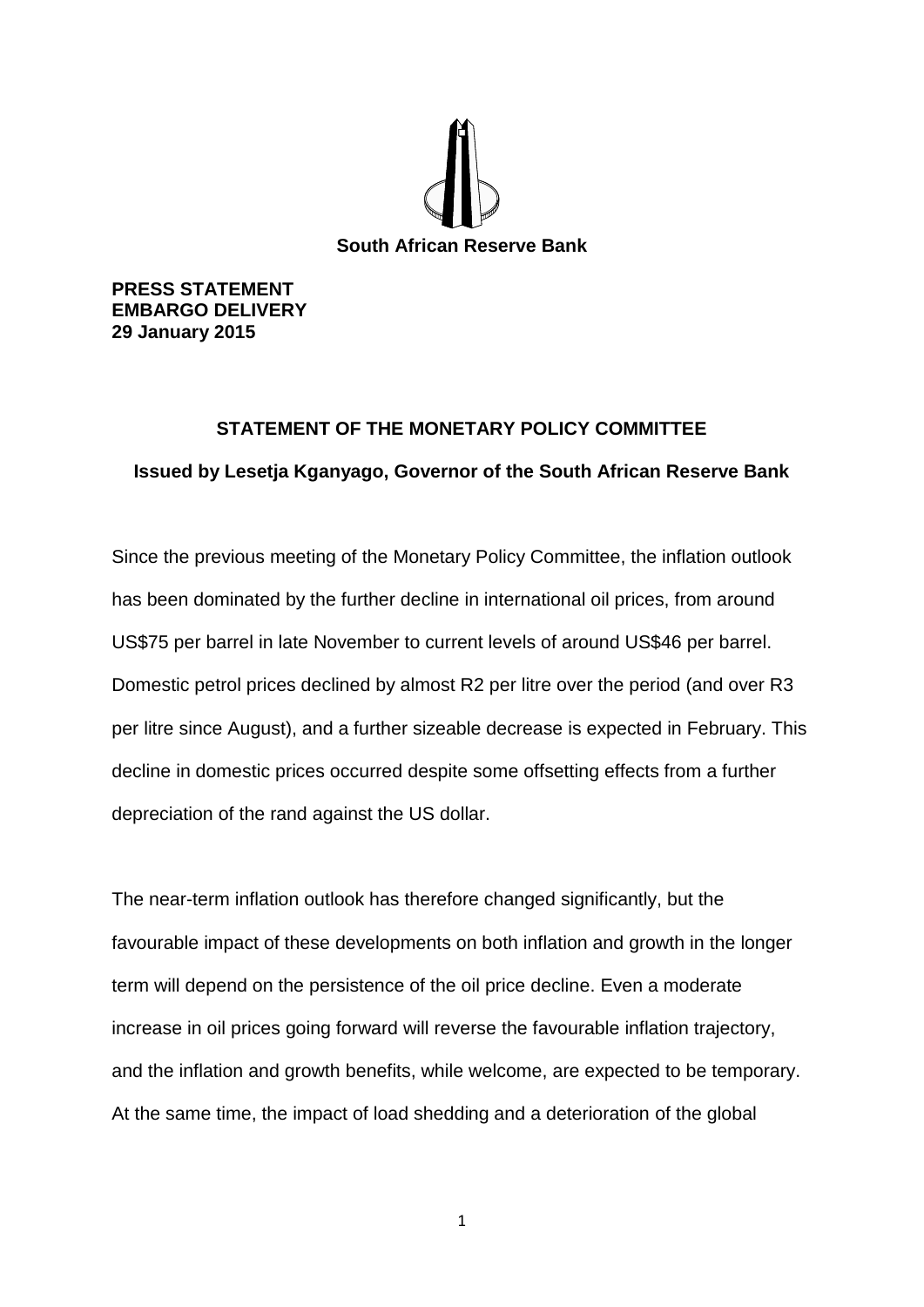growth outlook are likely to offset some of the positive impacts of the lower petrol price on domestic growth.

The year-on-year inflation rate as measured by the consumer price index (CPI) for all urban areas maintained its recent downward trend and measured 5,8 per cent and 5,3 per cent in November and December respectively, down from its recent peak of 6,6 per cent in May and June 2014. This trend reflected continued moderation in food and petrol prices. Food price inflation measured 7,4 per cent in December, down from 7,7 per cent in November, while petrol prices declined by 5,5 per cent. By contrast, core inflation, which excludes food, petrol and electricity, remained near the upper end of the inflation target range, but moderated to 5,7 per cent in December from 5,8 per cent previously.

Headline producer price inflation for final manufactured goods was also favourably impacted by declining oil and agricultural crop prices, and measured 6,5 per cent and 5,8 per cent in November and December respectively compared with 6,9 per cent and 6,7 per cent in the preceding two months.

The decline in international oil prices has prompted a downward revision of the oil price assumption in the Bank's forecasting model, with a significant impact on the near-term inflation forecast. The longer term impact will be dependent on the persistence of these lower prices, which have been a reaction to global supply and demand factors as well as a change in the behavior of key oil producers. With supply still plentiful and global growth prospects remaining relatively subdued, lower oil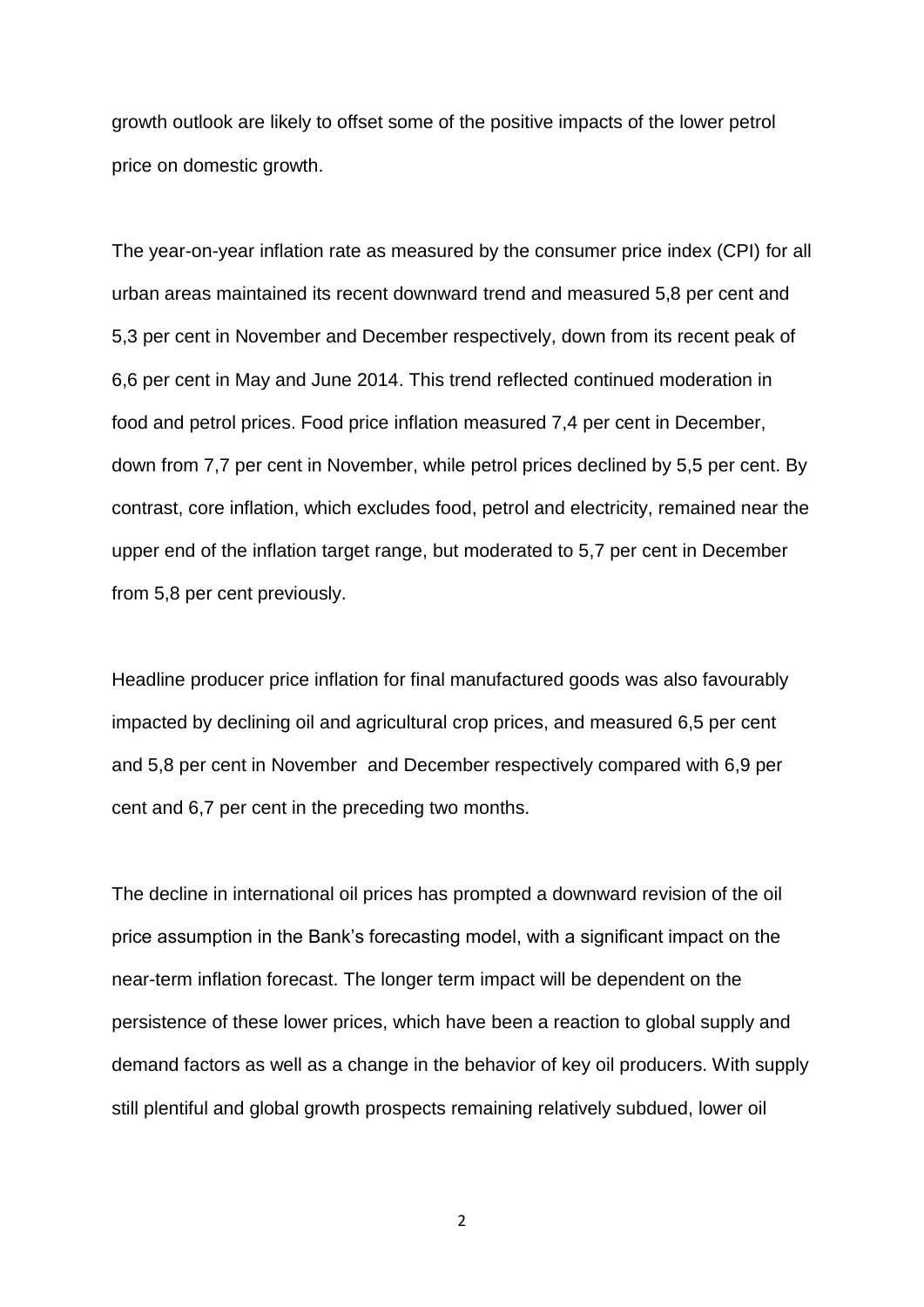prices are expected to persist for some time. However, our forecast makes provision for a moderate increase over the next two years.

Having averaged 6,1 per cent in 2014, inflation is now expected to average 3,8 per cent in 2015, compared with the previous forecast of 5,3 per cent, and to reach a low of 3,5 per cent in the second quarter of this year compared with 5,1 per cent previously. The steep decline in 2015, however, produces a strong base effect in 2016, and, when combined with a slightly higher oil price assumption and a depreciated nominal effective exchange rate of the rand, results in an average inflation forecast of 5,4 per cent for the year (5,5 per cent previously), and 5,3 per cent in the final quarter.

The impact on core inflation is far less pronounced. Core inflation is expected to average 5,5 per cent and 5,1 per cent in 2015 and 2016 respectively, from 5,7 per cent and 5,3 per cent previously. The peak is expected at 5,8 per cent in the first quarter of 2015.

Inflation expectations as reflected in the survey conducted by the Bureau for Economic Research at Stellenbosch University moderated from 6,1 per cent in the third quarter of 2014 to 5,8 per cent in the final quarter. Analysts and trade unionists revised their forecasts for 2015 downwards by 0,3 percentage points to 5,4 per cent and 5,9 per cent respectively, while the forecasts of business people were 0,2 percentage points lower at 6,2 per cent. Forecasts for 2016 are unchanged for the latter category, but both analysts and trade unionists expect a 0,1 percentage point increase in 2016 relative to 2015. While this downward revision is a welcome development, it is too early to assess whether or not this represents the start of a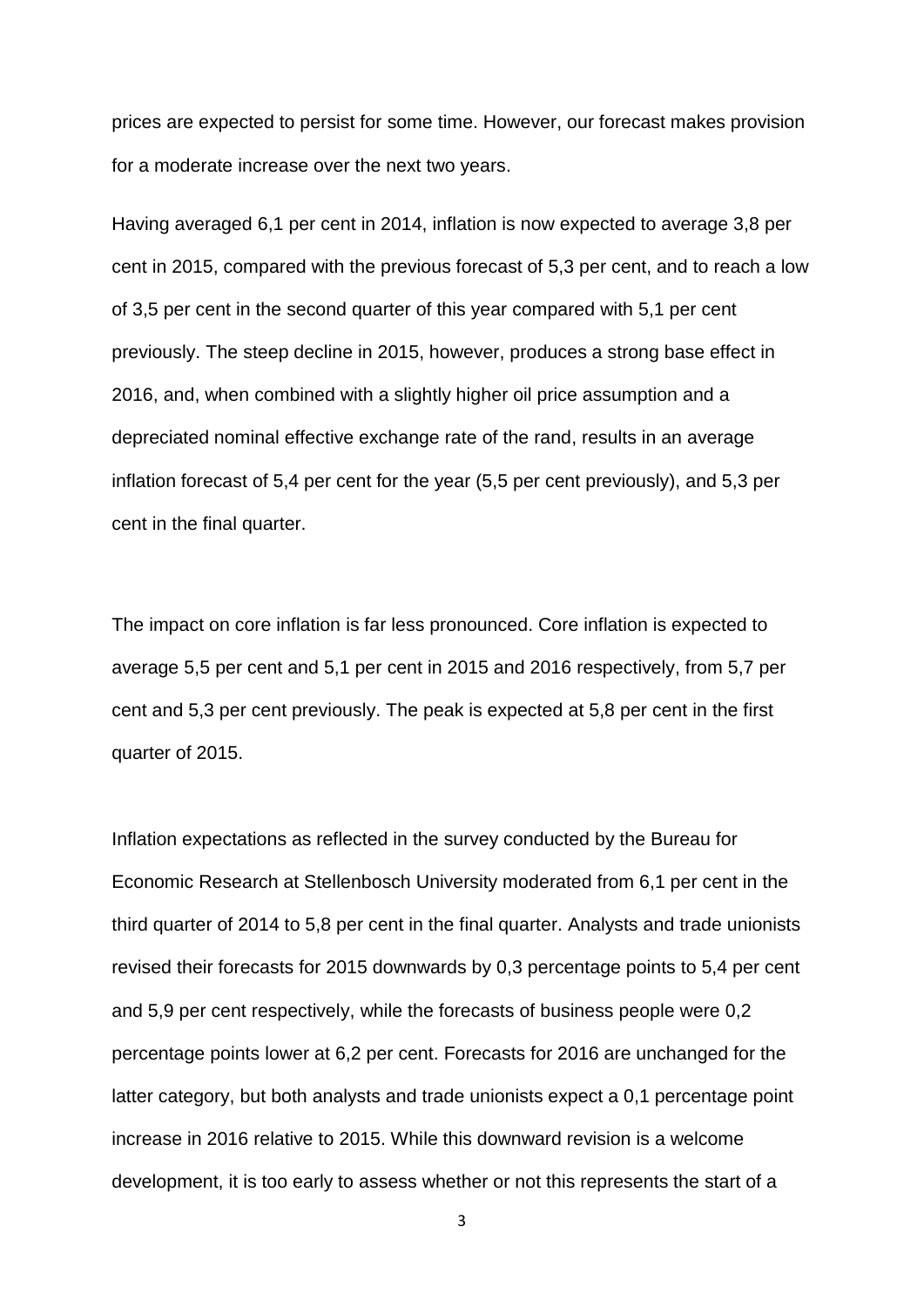sustained downward trend. At these levels, expectations still remain uncomfortably close to the upper end of the target range.

According to the Reuters poll of economic analysts conducted in January, the median inflation expectation is 5,0 per cent in 2015, rising to 5,5 per cent in 2016. The low point of the inflation trend is expected in the second quarter, with the median at 4,6 per cent, but with expectations ranging from 3,4 per cent to 5,9 per cent. Inflation expectations as reflected in inflation linked bonds have been volatile, having increased in response to the weaker exchange rate in November, but since mid-December have exhibited a steep decline. Both the 5-year and 10-year break-even rates have declined to levels below 5,5 per cent.

The global economic growth outlook remains mixed, despite a strong performance by the US economy, lower international oil prices and the quantitative easing announced by the ECB. The US economy grew at an annualised rate of 5,0 per cent in the third quarter of 2014, the fastest quarterly growth since 2003. The unemployment rate continued to decline as job creation accelerated, and lower oil prices have provided a boost to consumption expenditure. Growth in the UK also remains robust, despite slower fourth quarter growth. By contrast, growth prospects in a number of other advanced economies have deteriorated, with Japan in a technical recession and the Eurozone remaining weak amid fears of deflation.

Lower oil and other commodity prices have had divergent implications for growth forecasts of different emerging market economies. Deteriorating prospects in some emerging markets contributed to the lowering of the IMF's 2015 global growth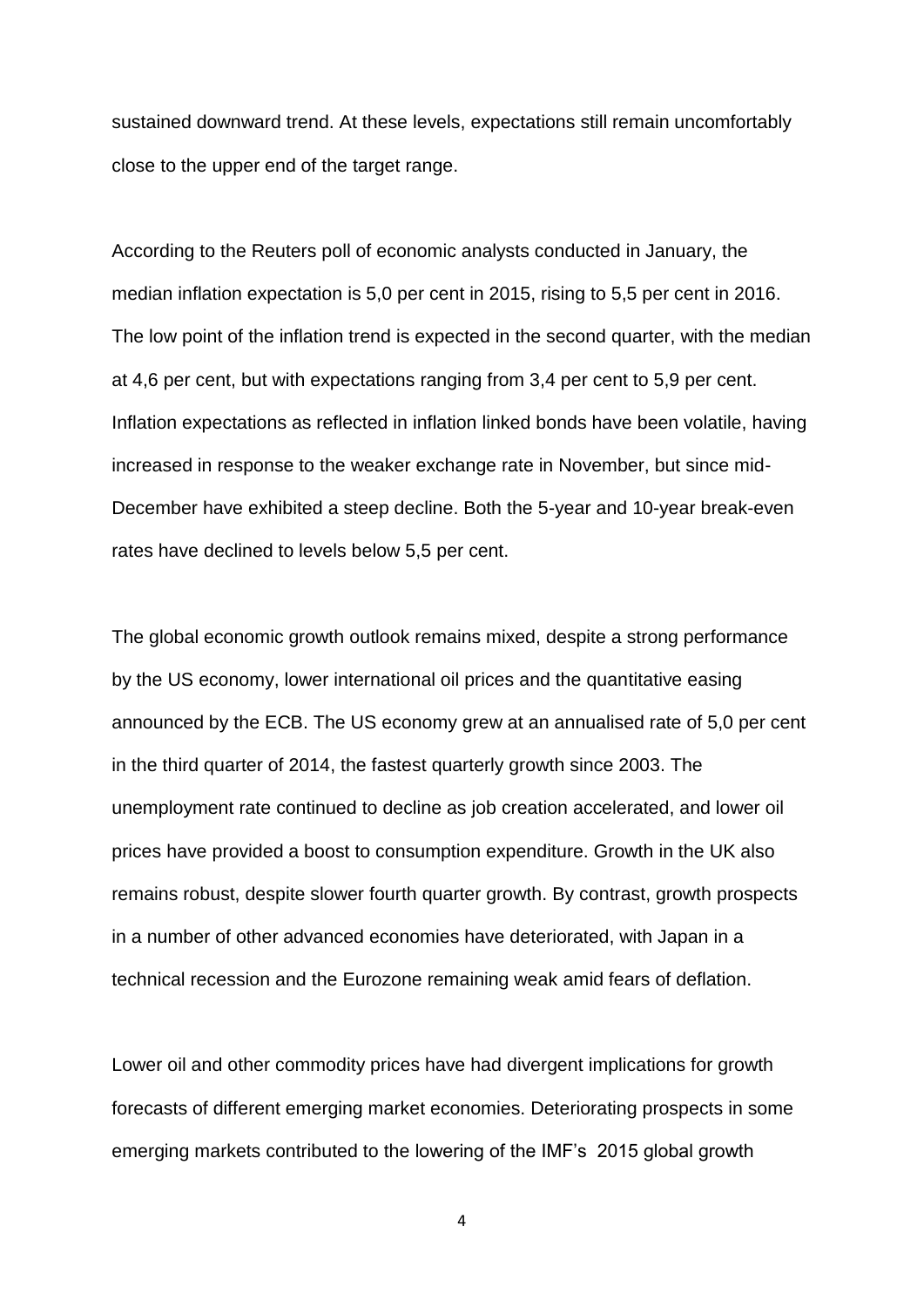forecast by 0,3 percentage points to 3,5 per cent, with notable downward revisions to Brazil, China, Mexico, Nigeria, and Russia. Growth in China is now expected to moderate to 6,8 per cent from 7,4 per cent in 2014 as the economy continues to rebalance towards domestic consumption and reduce vulnerabilities in its banking system. Although Africa remains one of the high-growth regions, weaker commodity prices pose a risk to the outlook.

The impact of lower oil prices on global inflation is expected to influence monetary policy responses. Although the US Fed has indicated that policy rates are still likely to rise from around the middle of the year, recent market expectations are pricing in a later start, as inflation remains low. Furthermore, Fed guidance suggests that normalisation, when it does begin, is likely to be at a gradual pace. Whereas the UK had been expected to be the first of the advanced economies to begin raising policy rates in the first half of this year, the lower expected inflation trajectory has changed expectations to later in 2015 or early 2016.

While the UK and US contemplate monetary tightening, the ECB has embarked on open-ended quantitative easing, amid risks of deflation, and the slowdown in Japan is also expected to result in a resumption of asset purchases. Since the previous meeting of the MPC, monetary policy rates have been lowered in Canada, China, Denmark, Egypt, India, Norway, Switzerland and Turkey, while policy has been tightened in Brazil, Nigeria, and Russia.

Global foreign exchange market volatility increased in recent weeks in anticipation of quantitative easing by the ECB; possible risks to the euro from the Greek elections;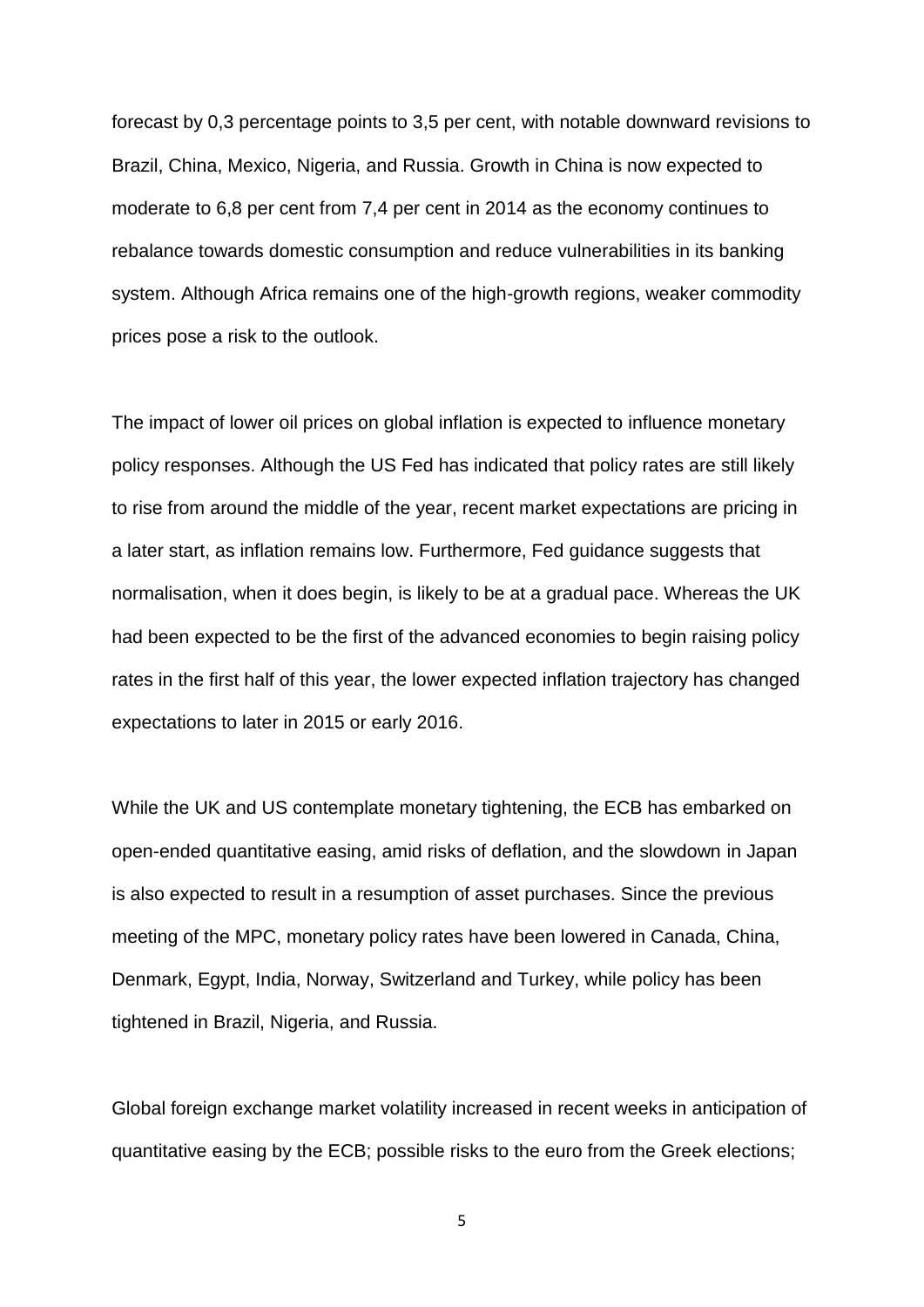the ending of the Swiss franc floor against the euro; and changing expectations regarding the timing and pace of US policy normalisation. Since the previous MPC meeting, the euro depreciated by about 10 per cent against the US dollar. Over the same period, the rand depreciated by 5 per cent against the US dollar and by 1,5 per cent against the pound sterling, but appreciated by about 6 per cent against the euro. Given the relatively high weight of the euro in the trade-weighted index, the nominal effective exchange rate of the rand depreciated by 0,6 per cent.

Market perceptions of a possible delay in US normalisation, coupled with the ECB action, has changed global market risk sentiment and improved the near-term prospects for capital flows to emerging markets. This follows a generalised sell-off in December. These flows are likely to be highly volatile and expected to be more discriminating than in the past. The spill-over effects of the ECB quantitative easing on the rand are therefore not expected to be as pronounced as was the case with the US quantitative easing.

Capital flows to South Africa have been in line with these global developments. During December, non-resident net sales of bonds and equities amounted to R17,9 billion and R8,2 billion respectively. This trend reversed in late December, as portfolio flows to emerging markets resumed, and in the first three weeks of January, non-residents were net purchasers of bonds to the value of R5,8 billion, while net equity sales amounted to R1,5 billion.

The rand has also been affected by domestic factors, including the disappointing domestic growth and current account deficit outcomes, as well as a resumption of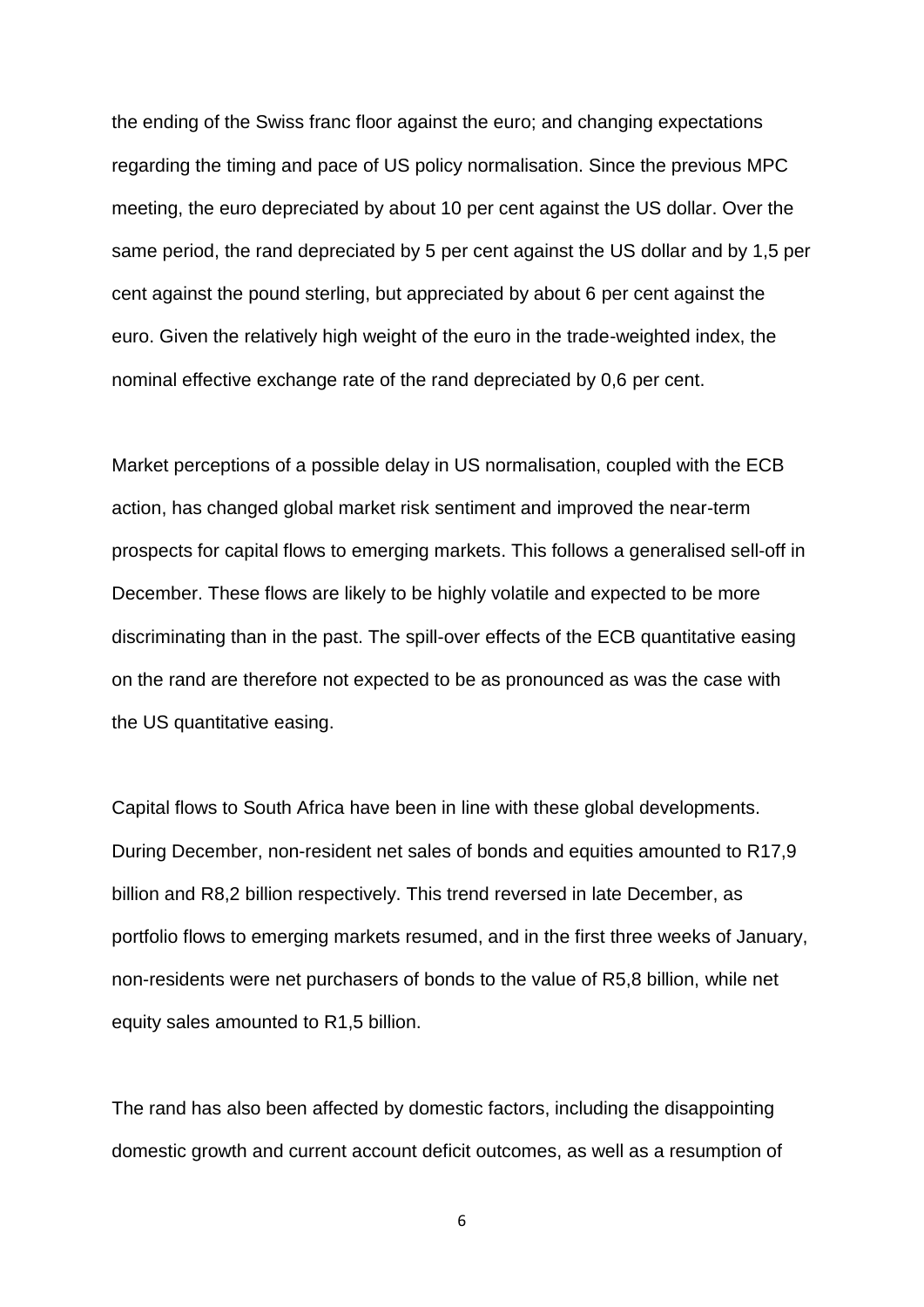load shedding by Eskom. The rand is expected to remain sensitive to developments on the current account of the balance of payments, which measured 6,0 per cent of GDP in the third quarter of 2014. Non-oil commodity prices have been on a declining trend since around 2011, so the recent decline in the oil price represents a positive terms of trade shock that could have a favourable impact on the current account. However, this effect is expected to be limited, in part due to the possible constraining effects of load-shedding on exports.

The domestic economic growth outlook remains subdued. Despite an expected growth acceleration in the fourth quarter of 2014 following an annualised growth rate of 1,4 per cent in the previous quarter, growth for 2014 is expected to average 1,4 per cent, with at least one percentage point lost to work stoppages. The Bank's forecast for growth in 2015 has been revised down from 2,5 per cent to 2,2 per cent, and that for 2016 from 2,9 per cent to 2,4 per cent. This forecast attempts to take account of electricity supply disruptions which more than offset the positive growth impact of lower oil prices. The Bank's composite business cycle indicator has followed a moderate downward trend in the past months, confirming the subdued outlook. More positively, the RMB/BER business confidence index returned to net positive levels for the first time since the first quarter of 2013, when it increased by 5 points to 51 index points in the fourth quarter of 2014.

The mining sector, which expanded output by 6,2 per cent on a three-month-tothree-month basis in November, is expected to contribute positively to fourth quarter growth, despite the 1,2 per cent month-to-month contraction in that month. Nevertheless, platinum output still remains below pre-strike levels, and the sector is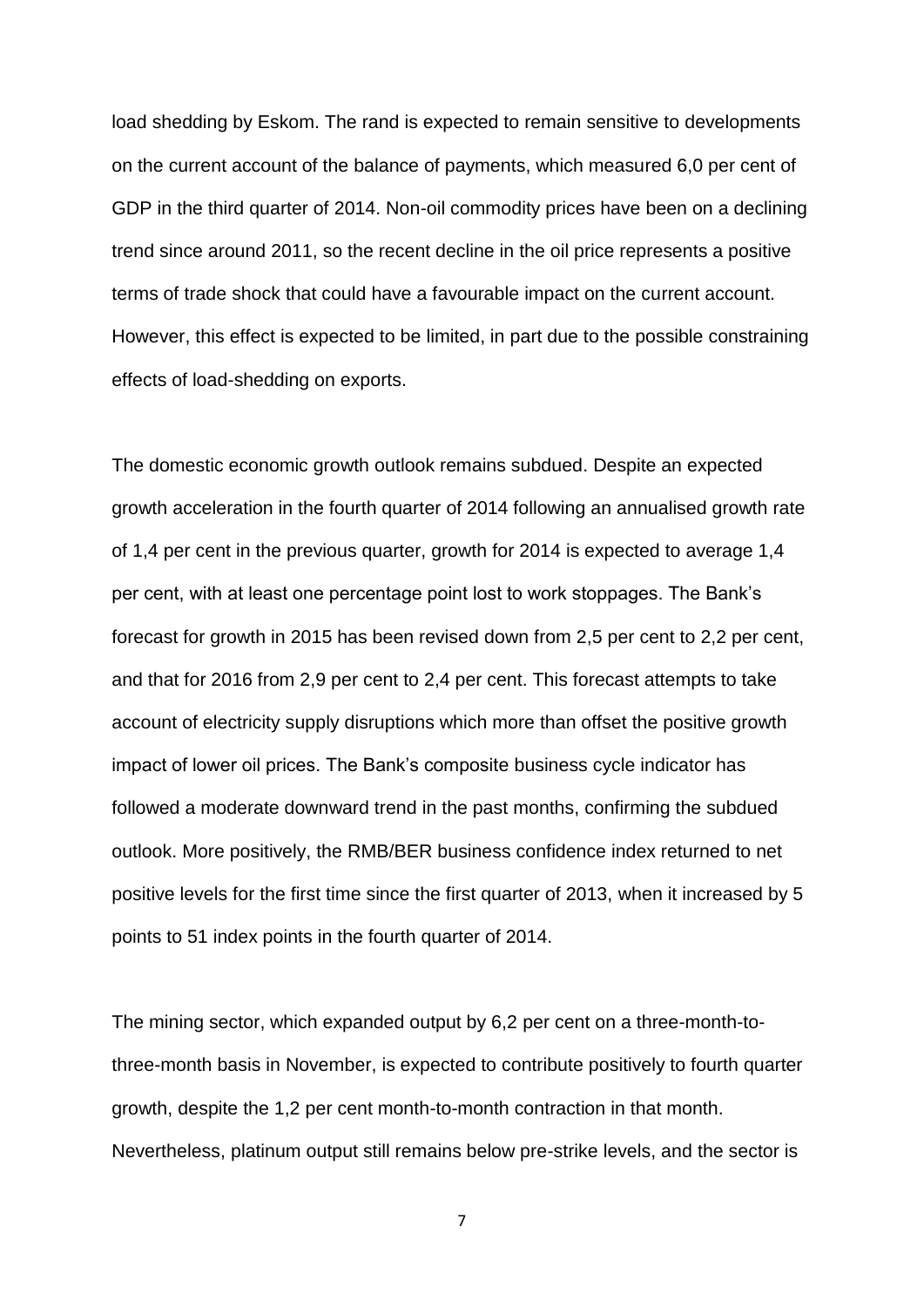likely to face headwinds in 2015 from lower commodity prices and electricity supply uncertainty. The outlook for the manufacturing sector, which contracted for three consecutive quarters, is looking more positive following the resolution of the strikes in the sector, with a three-month-to-three-month increase in November of 4,1 per cent. However, output declined by 2,1 per cent on an month-to-month basis due to electricity supply disruptions. The Kagiso PMI declined to 50,2 index points in December from 53,3 points in November, indicating an expectation of positive, but subdued growth in the sector.

Although gross fixed capital formation was the largest contributor to GDP growth in the third quarter of 2014, the trend remains weak. Growth in gross fixed capital formation measured 2,1 per cent in the third quarter of 2014 following two consecutive quarters of contraction. While the private sector investment reversed its negative trend in the previous two quarters, at 0,7 per cent it remains extremely low.

The weak growth and investment trends are reflected in the slow rate of formal sector employment creation. According to the Quarterly Employment Survey of Statistics South Africa, employment levels decreased by 5,9 per cent on a seasonally adjusted basis in the third quarter of 2014, mainly due to the termination of temporary employment contracts related to the general elections in the second quarter. This contributed to the annualised 20,8 per cent decline in public sector employment, while private sector employment over the quarter increased by 0,1 per cent or 2,000 jobs. Compared with a year ago, employment increased by 1,0 per cent, predominantly in the public sector.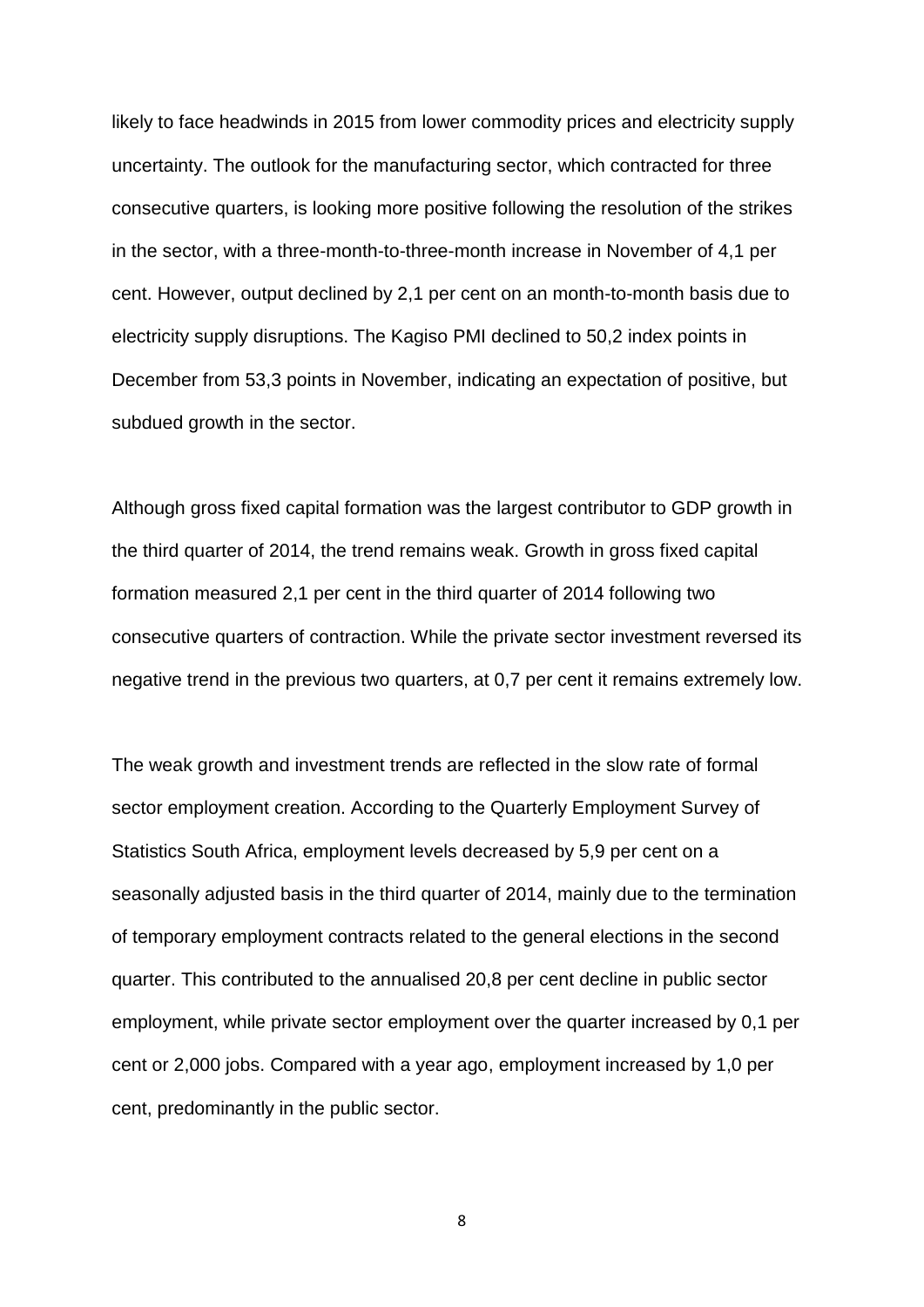Growth in real final consumption expenditure by households remains weak, despite a slight acceleration in the third quarter of 2014 to 1,3 per cent from 1,1 per cent in the previous quarter. However, expenditure on durable goods increased at an annualised rate of 6,2 per cent, and reflected in stronger new vehicle sales. Retail trade sales improved in November with a month-to-month increase of 1,5 per cent, and year-on-year by 2,6 per cent. Consumption expenditure is expected to get some boost from lower petrol prices. Consumer confidence, while still relatively low, also showed a slight improvement in the fourth quarter of 2014, having increased to a level of zero from the previous level of -1.

Trends in bank credit extension to the private sector continue to reflect tight conditions for households while credit to the corporate sector remains buoyant. Growth over twelve months in total loans and advances to the private sector measured 8,7 per cent in November. However, growth in loans to households, which has been steadily declining over the year, reached a low of 3,6 per cent in November, while that to the corporate sector recorded 15,2 per cent. Growth in general loans to the private sector, mainly unsecured lending, remains weak, despite an increase to 2,9 per cent in November; growth in instalment sale credit and leasing finance moderated further to 6,1 per cent; while mortgage advances continued to grow below 3 per cent in line with the subdued housing market. These trends are assessed to be a reflection of both continued tight credit conditions and weak demand, as household indebtedness remains high.

Wage settlements indicate a continuation of above-inflation wage and salary increases. According to Stats SA data, nominal remuneration per worker in the formal non-agricultural sector increased at a year-on-year rate of 6,9 per cent in the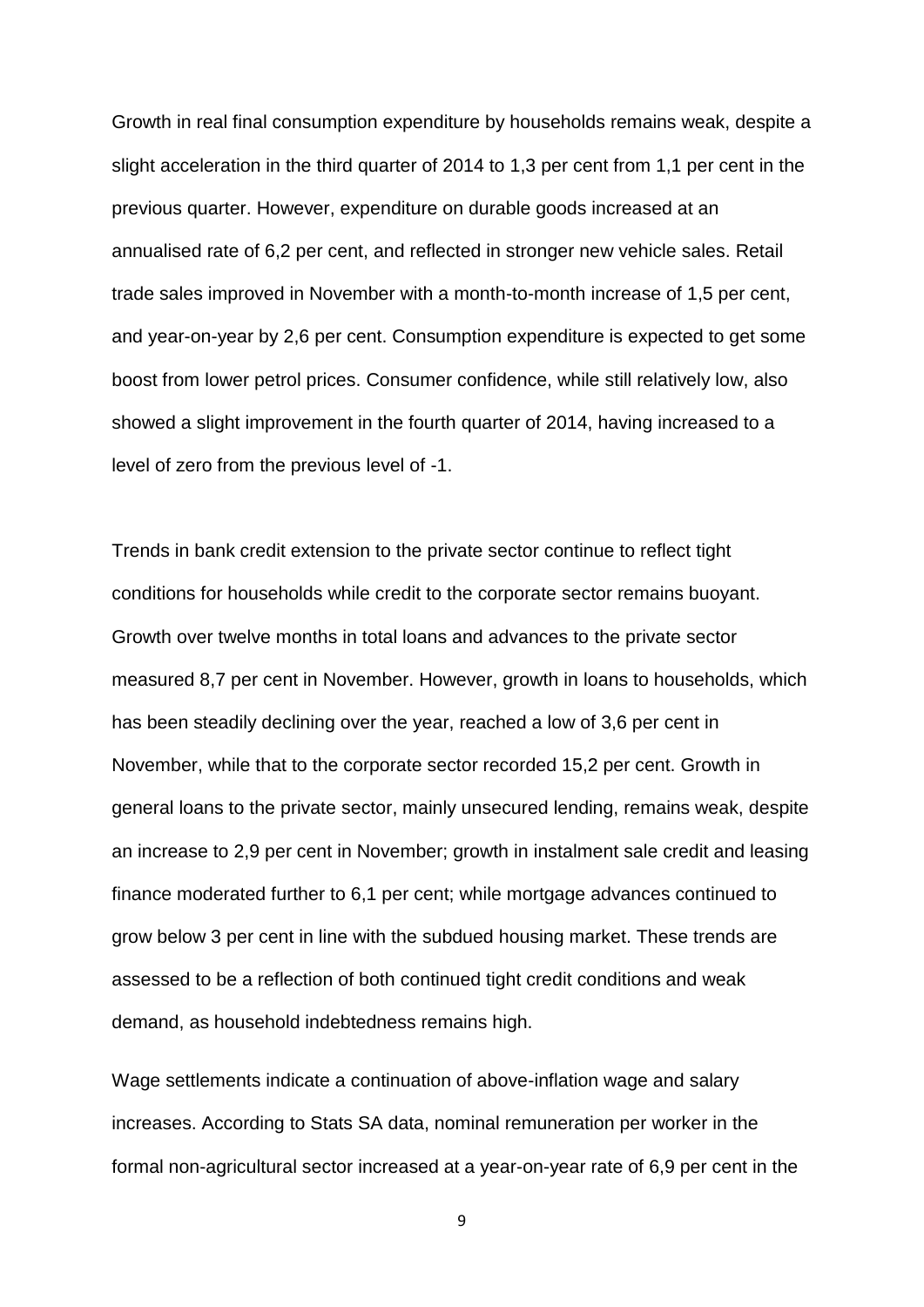third quarter of 2014. With labour productivity growth of 0,3 per cent, growth in nominal unit labour costs amounted to 6,7 per cent in the quarter. According to Andrew Levy Employment Publications the average settlement rate in collective bargaining agreements amounted to 8,1 per cent in 2014, compared with 7,9 per cent in 2013. The outcome of the public sector wage settlement, due to be implemented in April, is expected to have an important bearing on the general trend of wage settlements in the economy in 2015.

Food prices remain a major source of inflation pressure with increases still in excess of the headline inflation rates. However, the moderation observed in recent months is expected to continue, despite the reversal of the downward trend in manufactured food prices at the producer level since October. Agricultural food price inflation remains low, having measured 1,4 per cent in December, with a bumper maize crop expected this year. Global food prices have continued to decline, with the Food and Agricultural Organisation food price index declining by 3,7 per cent in 2014.

The inflation landscape has changed significantly in recent weeks, but the outlook for international oil prices is highly uncertain. Unless a persistent oil price decline is assumed, the impact on the inflation trajectory will dissipate over time. The key issue for the MPC is the extent to which second round effects become evident and lead to a more generalised inflation moderation over the forecast period, and to a further and sustained decline in inflation expectations. The forecast of core inflation at this stage indicates a relatively muted decline in underlying inflation.

The rand exchange rate against the US dollar remains an upside risk to the inflation outlook and is vulnerable to the timing and pace of US policy normalisation, despite the partial offset from a weaker euro. Further depreciation of the rand against the US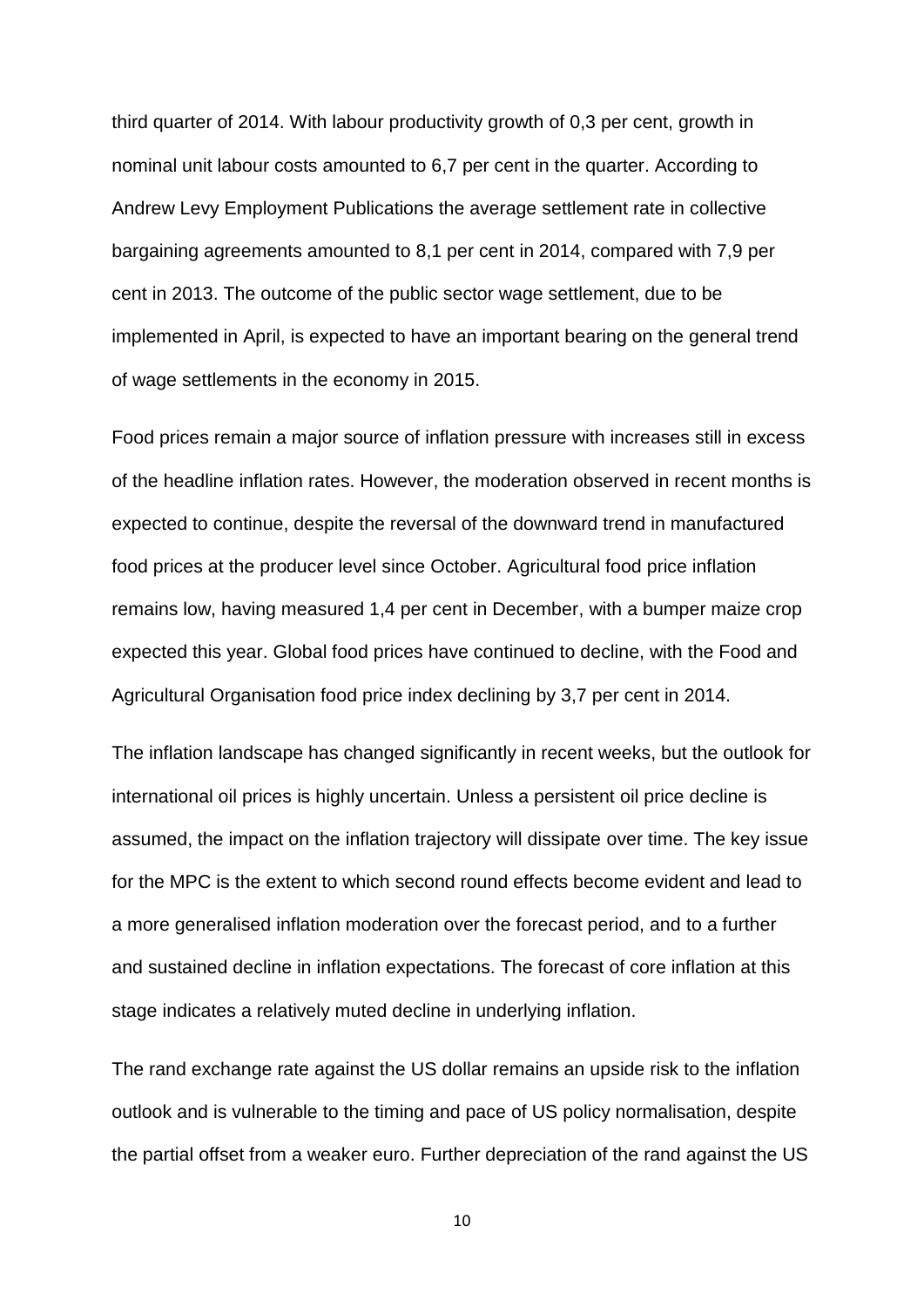dollar could also erode the positive benefits of lower oil prices on inflation. The slow pace of contraction of the current account will continue to keep the rand sensitive to both domestic and external factors.

Along with the exchange rate, wage and salary increases in excess of inflation and productivity growth remain an upside risk to the inflation outlook. Unless nominal wage increases moderate in the lower inflation environment, the beneficial effects of the depreciated currency on competitiveness will be eroded. The MPC views the overall risks to the inflation outlook to be more or less balanced, with no evidence of excess demand pressures on inflation.

Notwithstanding a downward revision to the growth forecast, the risks are assessed to be moderately on the downside. This is due to the likely protracted nature of the electricity supply constraints, and their consequences for domestic output as well as for business and consumer confidence. However, given the supply side nature of this constraint, the impact of further monetary policy accommodation on growth is likely to be limited, in the absence of progress being made in the alleviation of electricity constraints. In addition, the implementation of structural reforms is necessary to raise potential growth.

For some time we have emphasised that we are in a process of interest rate normalisation. The lower inflation path gives us some room to pause in this process, particularly against the backdrop of continued weakness in the economy. The MPC has therefore unanimously decided to keep the repurchase rate unchanged at 5,75 per cent per annum.